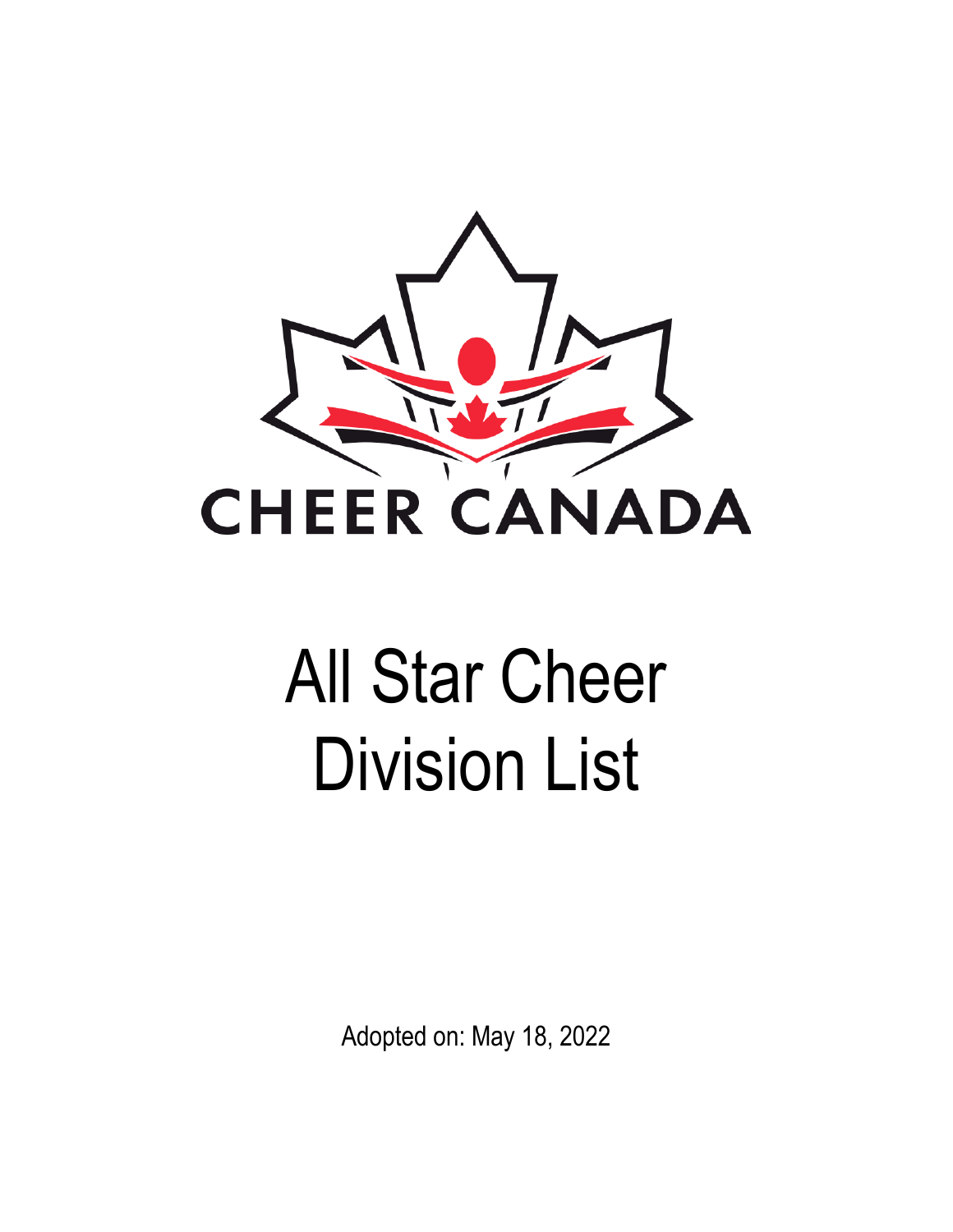

## **DIVISION LIST NOTES**

The Cheer Canada Division List and Age Grid is based on the IASF Division List, with a few differences based on unique circumstances in Canada. Please find below a list of the divisions to be available in Canada for the 2022-2023 Competitive Season. In May 2023, Cheer Canada will hold its inaugural National Championship. In addition to specific U16 and U18 divisions, this major event includes our International governing body's ICU categories. Cheer Canada promotes the participation of teams in these categories in order to get closer to international standards and to align with the International Cheer Union.

## **AGE ELIGIBILITY**

The eligible age for an athlete is determined by the BIRTH YEARS column in the division list. The age of an athlete is based on the year of Worlds; so, this year's Age Eligibility is based on 2023. Therefore, an athlete is age eligible if they are of the given age for that category at any time between January 1, 2023 and December 31, 2023.

Note that the format "U followed-by-age" really means that age and younger. For example, U8 should be read as age 8 and younger. For the easiest understanding of athlete age eligibility, as stated above, use the BIRTH YEARS column.

\*\* Cheer Canada encourages all teams competing outside of Canada to consult with the appropriate event producers and governing **authorities to ensure their team size and composition meet event specific requirements. \*\***

\*\* Divisions are returning to U16 and U18 for the 2022-23 season. Open division ages will increase to a minimum age of 15 for the **2022-23 season, and to a minimum of 16 for the 2023-24 season.**

#### **DIVISION SPLIT SUGGESTIONS**

Cheer Canada recommends to split the teams as equitably as possible while considering the following:

- Similar size teams within the split
- Similar number of teams in the split
- Programs with multiple teams within an age division may compete against each other. Crossovers between these two teams in the same division are not permitted.

| <b>NOVICE CHEER DIVISIONS</b> | <b>BIRTH YEARS</b> | <b>AGE</b>  | <b>GENDER</b> | # ON TEAM | <b>LEVEL</b>  |
|-------------------------------|--------------------|-------------|---------------|-----------|---------------|
| U6 Novice (formerly Tiny)     | 2016-2019          | $4-6$ yrs   | Mixed         | $5 - 30$  | <b>NOVICE</b> |
| U8 Novice (formerly Mini)     | 2014-2018          | 5-8 yrs     | Mixed         | $5 - 30$  | <b>NOVICE</b> |
| U12 Novice (formerly Youth)   | 2010-2015          | 8-12 yrs    | Mixed         | $5 - 30$  | <b>NOVICE</b> |
| U16 Novice (formerly Junior)  | 2006-2011*         | $12-16$ yrs | Mixed         | $5 - 30$  | <b>NOVICE</b> |
| U18 Novice (formerly Senior)  | 2004-2009          | 14-18 yrs   | Mixed         | $5 - 30$  | <b>NOVICE</b> |

| <b>PREP CHEER DIVISIONS</b> | <b>BIRTH YEARS</b> | <b>AGE</b> | <b>GENDER</b> | # ON TEAM | LEVEL     |
|-----------------------------|--------------------|------------|---------------|-----------|-----------|
| U6 Prep (formerly Tiny)     | 2016-2018          | $5-6$ yrs  | Mixed         | $5 - 30$  |           |
| U8 Prep (formerly Mini)     | 2014-2018          | $5-8$ yrs  | Mixed         | $5 - 30$  | 1, 2      |
| U12 Prep (formerly Youth)   | 2010-2015          | 8-12 yrs   | Mixed         | $5 - 30$  | 1, 2      |
| U16 Prep (formerly Junior)  | 2006-2011*         | 12-16 yrs  | Mixed         | $5 - 30$  | 1, 2, 2NT |
| U18 Prep (formerly Senior)  | 2004-2009          | 14-18 yrs  | Mixed         | $5 - 30$  | 1, 2, 2NT |

**\*** Athletes born in 2012 may compete in the U16 category for the 2022/2023 season only, at the PTSOs' discretion. Programs will be bound by the rules of the jurisdiction in which they compete. This exception will not be upheld at the Canadian Cheerleading Championships nor at any other International Events.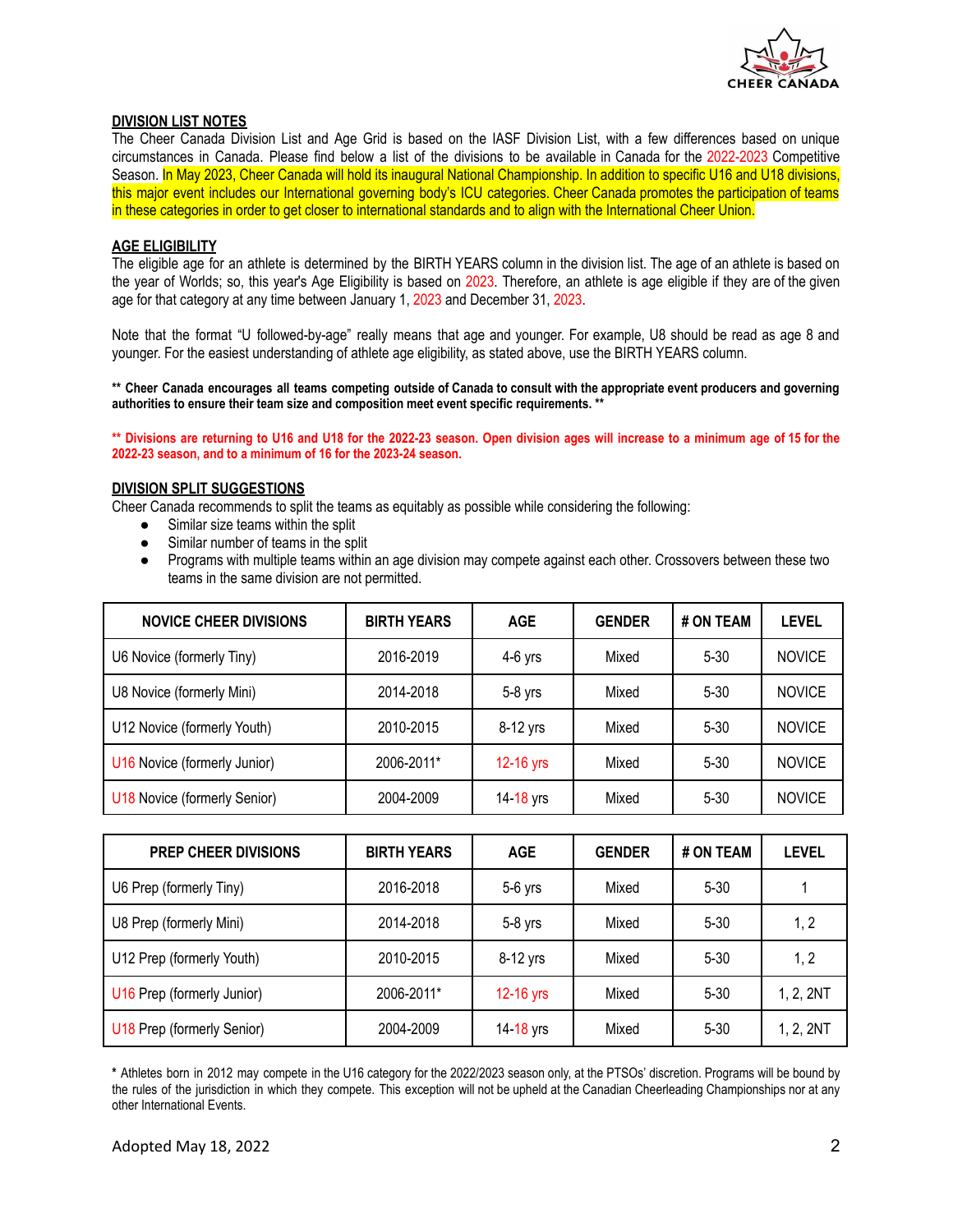

| ALL STAR CHEER DIVISIONS                      | <b>BIRTH YEARS</b>      | <b>AGE</b> | <b>GENDER</b> | # ON<br><b>TEAM</b> | <b>LEVEL</b>                      |  |
|-----------------------------------------------|-------------------------|------------|---------------|---------------------|-----------------------------------|--|
| U6 (formerly Tiny)                            | 2016-2018               | 5-6 yrs    | Mixed         | $5 - 30$            | 1                                 |  |
| U8 (formerly Mini)                            | 2014-2018               | 5-8 yrs    | Mixed         | $5 - 30$            | 1, 2                              |  |
| U12 (formerly Youth)                          | 2010-2015               | 8-12 yrs   | Mixed         | $5 - 30$            | 1, 2, 3, 4, 2NT, 3NT, 4NT         |  |
| U16 (formerly Junior)                         | 2006-2011*              | 12-16 yrs  | Mixed         | $5 - 30$            | 1, 2, 3, 2NT, 3NT, 4NT, 5NT       |  |
| U16 AG (formerly Junior AG)                   | 2006-2011*              | 12-16 yrs  | No Males      | $5 - 30$            | 4, 5                              |  |
| U16 Coed (formerly Junior Coed)               | 2006-2011*              | 12-16 yrs  | Mixed         | $5 - 30$            | 4, 5                              |  |
| U18 (formerly Senior)                         | 2004-2009               | 14-18 yrs  | Mixed         | $5 - 30$            | 1, 2,4.2, 2NT, 3NT, 4NT, 5NT, 6NT |  |
| U18 AG (formerly Senior AG)                   | 2004-2009               | 14-18 yrs  | No Males      | $5 - 30$            | 3, 4, 5, 6                        |  |
| U18 Coed (formerly Senior Coed)               | 2004-2009               | 14-18 yrs  | Mixed         | $5 - 30$            | 3, 4                              |  |
| U18 Small Coed (formerly Senior Small Coed)   | 2004-2009               | 14-18 yrs  | 1-5 Males     | $5 - 30$            | 5, 6                              |  |
| U18 Medium Coed (formerly SR Med Coed)        | 2004-2009               | 14-18 yrs  | 6-8 Males     | $5 - 30$            | 5, 6                              |  |
| U18 Large Coed (formerly Senior Large Coed)   | 2004-2009               | 14-18 yrs  | 9-20 Males    | $5 - 30$            | 5,6                               |  |
| Open                                          | Born in 2008 or earlier | $15+$ yrs  | Mixed         | $5 - 30$            | 4.2, 2NT, 3NT, 4NT, 5NT           |  |
| Open AG                                       | Born in 2008 or earlier | $15+$ yrs  | No Males      | $5 - 30$            | 3, 4, 5, 6, 6NT, Global 6         |  |
| Open Coed                                     | Born in 2008 or earlier | $15+$ yrs  | Mixed         | $5 - 30$            | 3, 4, Global 6, 6NT               |  |
| Open Small Coed                               | Born in 2008 or earlier | $15+$ yrs  | 1-4 Males     | $5 - 30$            | 5,6                               |  |
| Open Large Coed                               | Born in 2008 or earlier | $15+$ yrs  | 5-20 Males    | $5 - 30$            | 5,6                               |  |
| Open AG                                       | Born in 2006 or earlier | $17+$ yrs  | No Males      | $5 - 30$            | 7,7NT                             |  |
| Open Small Coed                               | Born in 2006 or earlier | $17+$ yrs  | 1-4 Males     | $5 - 30$            | $\overline{7}$                    |  |
| Open Large Coed                               | Born in 2006 or earlier | $17 + yrs$ | 5-20 Males    | $5 - 30$            | $\overline{7}$                    |  |
| Open Coed                                     | Born in 2006 or earlier | $17+$ yrs  | 1-20 Males    | $5 - 30$            | 7NT                               |  |
| Masters *only if not eligible for a U18 team* | Born in 2005 or earlier | $18 + yrs$ | Mixed         | $5 - 30$            | 2NT                               |  |

**\*** Athletes born in 2012 may compete in the U16 category for the 2022/2023 season only, at the PTSOs' discretion. Programs will be bound by the rules of the jurisdiction in which they compete. This exception will not be upheld at the Canadian Cheerleading Championships nor at any other International Events.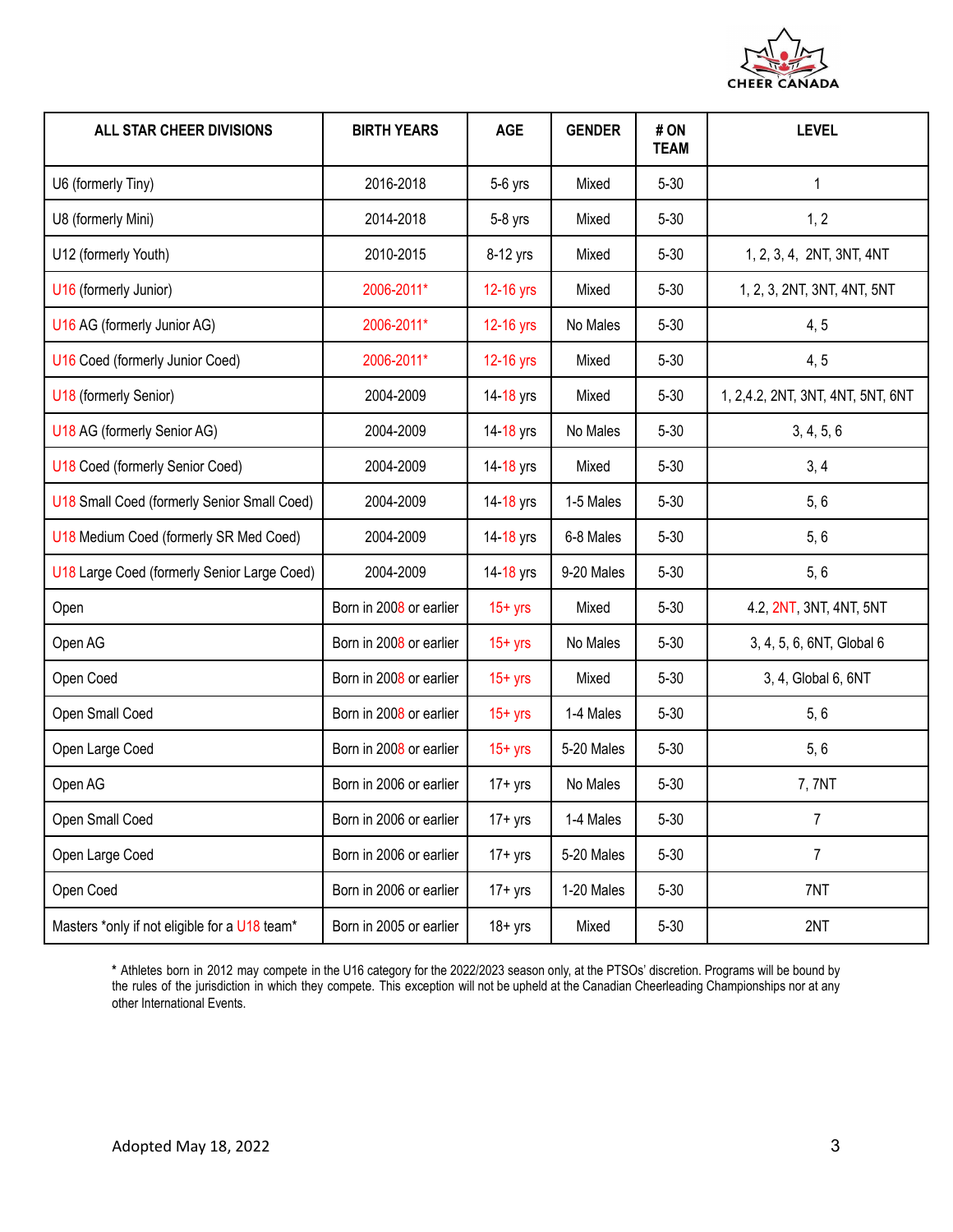

| <b>CANADIAN CHAMPIONSHIP</b><br><b>ICU CHEER DIVISIONS</b> | <b>AGE</b> | <b>GENDER</b>   | # ON TEAM | <b>LEVEL</b>           |
|------------------------------------------------------------|------------|-----------------|-----------|------------------------|
| <b>AG Senior</b>                                           | $17 + yrs$ | <b>All Girl</b> | $16 - 24$ | <b>Premier, Elite</b>  |
| <b>Coed Senior</b>                                         | $17 + yrs$ | Mixed           | $16 - 24$ | <b>Premier, Elite</b>  |
| <b>AG Junior</b>                                           | $15 - 18$  | <b>All Girl</b> | $16 - 24$ | Elite, Advanced        |
| <b>Coed Junior</b>                                         | $15 - 18$  | <b>Mixed</b>    | $16 - 24$ | Elite, Advanced        |
| <b>AG Youth</b>                                            | $12 - 14$  | <b>All Girl</b> | $16 - 24$ | Advanced, Intermediate |
| <b>Coed Youth</b>                                          | $12 - 14$  | <b>Mixed</b>    | $16 - 24$ | Advanced, Intermediate |

\*For details about the Canadian Cheerleading Championship please go to the Cheer Canada [website](https://cheercanada.ca/events/).

#### **TIME LIMITS**

- $\bullet$  Novice = Maximum Routine length of 1:30 minutes
- Prep = Maximum Routine length of 2:00 minutes
- All Star = Maximum Routine length of 2:30 minutes
- All Star Non-Tumbling = Maximum routine length of 2:00 minutes
- All Star Global Club = Routine time limits as follows:
	- 30 40 seconds maximum for an opening cheer,
	- 20 seconds maximum to start the music portion, and
	- 2:30 maximum music portion.
- All Star Masters = Maximum routine length of 2:00 minutes
- Specialty Divisions = Maximum Routine length of 1:00 minutes
- ICU Divisions = Cheer Portion can be placed in the beginning or middle of routine. Cheer portion minimum time requirement is 30 seconds. Maximum time between cheer and music is 20 seconds. Music portion is a maximum of 2 minutes and 15 seconds (2:15).

#### **COED TEAMS**

The maximum number of males on a COED team may not exceed two thirds  $(*')$  of the team. **Example:** If an **Open Level 5 Large Coed** team has a total of 18 athletes competing on the floor; the maximum number of males allowed on the team would be restricted to 12.

### **IMAGE POLICY**

All teams must comply with Cheer Canada's Image Policy. Any team that competes outside of its country must follow the Image Guidelines set forth by that country and/or the IASF.

#### **CROSSOVERS**

- Athletes cannot cross between Novice, Prep and All Star
- An individual athlete may not be permitted to crossover from one program to another within the same event.
	- o **EXCEPTION:** An athlete may crossover to another program's level 7 team if their initial program does not offer level 7 or level 7NT.
	- o **NOTE:** An athlete may or may not be permitted to compete at the same event for an All-Star program and a scholastic program, as determined by their PTSO.
- An individual athlete is limited to compete on no more than three teams during an event.
	- o **NOTE:** Please consult all related crossover policies that may be in effect for the event, **and** the PTSO and athletic association if you are attending a year end competition or crossing between All Star and Scholastic. Some events and provinces may have additional restrictions.
- All teams competing for bids to year end competitions should ensure they are following all rules related to bid eligibility and crossovers.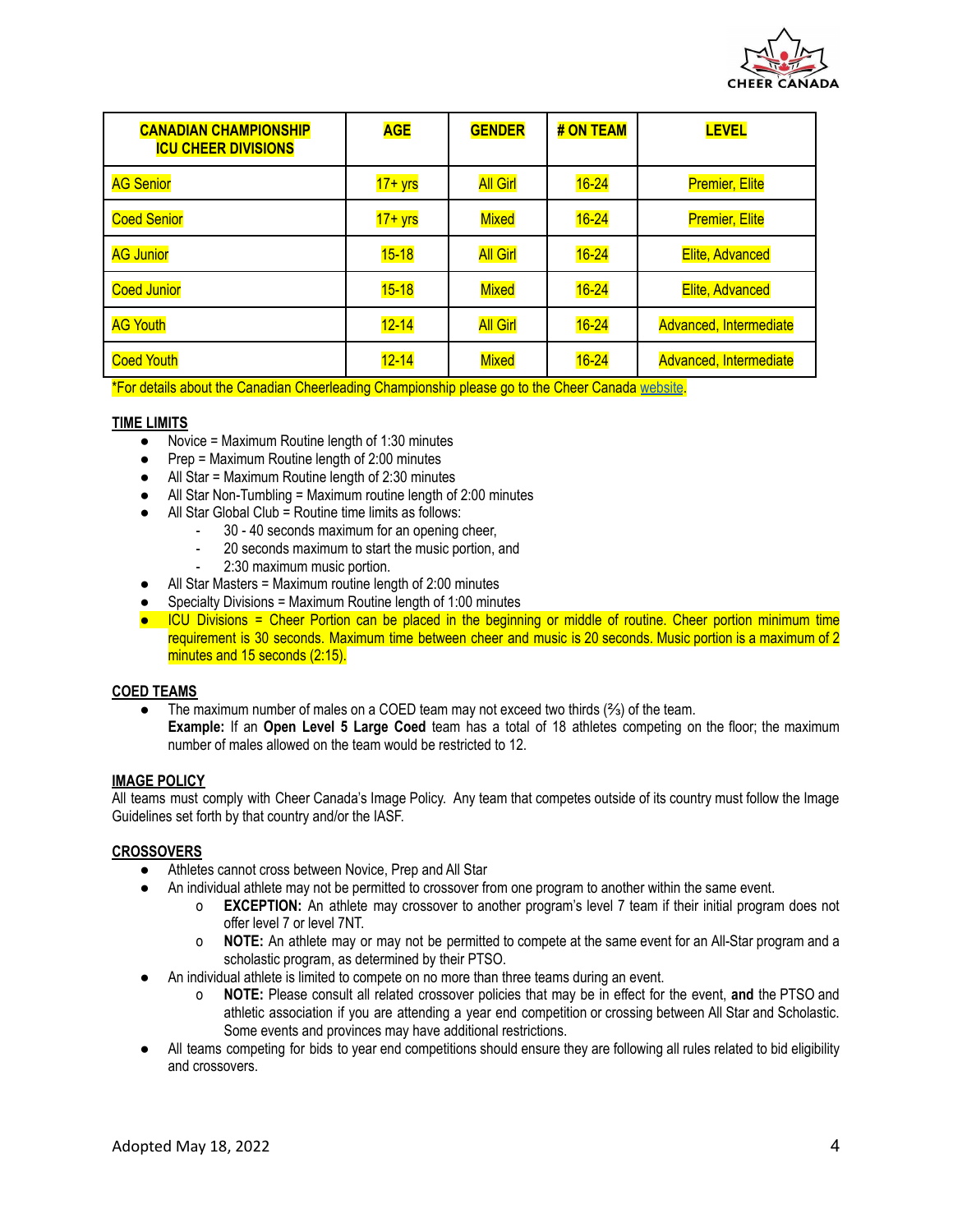

\*\* Cheer Canada reminds all programs to consult with the appropriate event producer and governing authority to ensure their team meets all requirements such as size, composition, and eligibility for the event they plan to attend. \*\*

## **UNPLANNED ATHLETE REPLACEMENT**

- A program may replace a missing member of a team with another athlete from their program even if not listed on the event's Official Event Roster.
- If the replacement does not meet the age requirements for that division then the team's performance will be for exhibition only.
- A team is limited to a maximum of 3 replacements. If a team requires more than 3 replacements, then the team's performance will be for exhibition only.
- For bid events to the IASF World Championships, please refer to the IASF Alternate and Substitution rules.